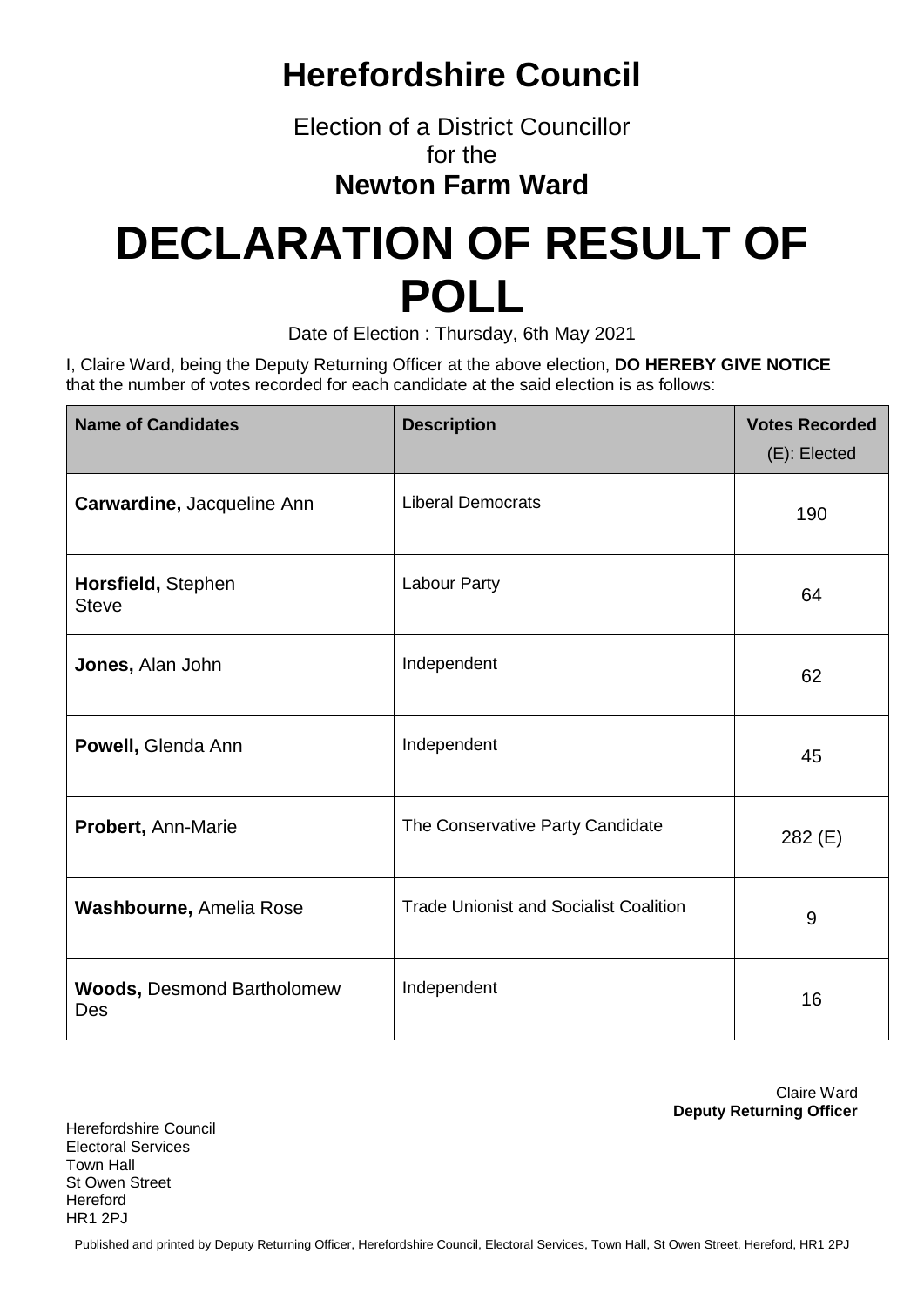## **Herefordshire Council**

| The Number of Ballot Papers Rejected was as follows:                                                                                                                                                                                  |   |
|---------------------------------------------------------------------------------------------------------------------------------------------------------------------------------------------------------------------------------------|---|
| (a) Want of Official Mark<br>(b) Voting for more candidates than the voter was entitled to<br>(c) Writing or mark by which the voter could be identified<br>(d) Being unmarked or wholly void for uncertainty<br>(e) Rejected in part | 4 |
| Total spoilt votes                                                                                                                                                                                                                    | 4 |

**AND I HEREBY DECLARE** that **Ann-Marie Probert** has been duly elected.

#### **Percentage Turnout: 21.73%**

Claire Ward **Deputy Returning Officer**

Herefordshire Council Electoral Services Town Hall St Owen Street Hereford HR1 2PJ

Published and printed by Deputy Returning Officer, Herefordshire Council, Electoral Services, Town Hall, St Owen Street, Hereford, HR1 2PJ